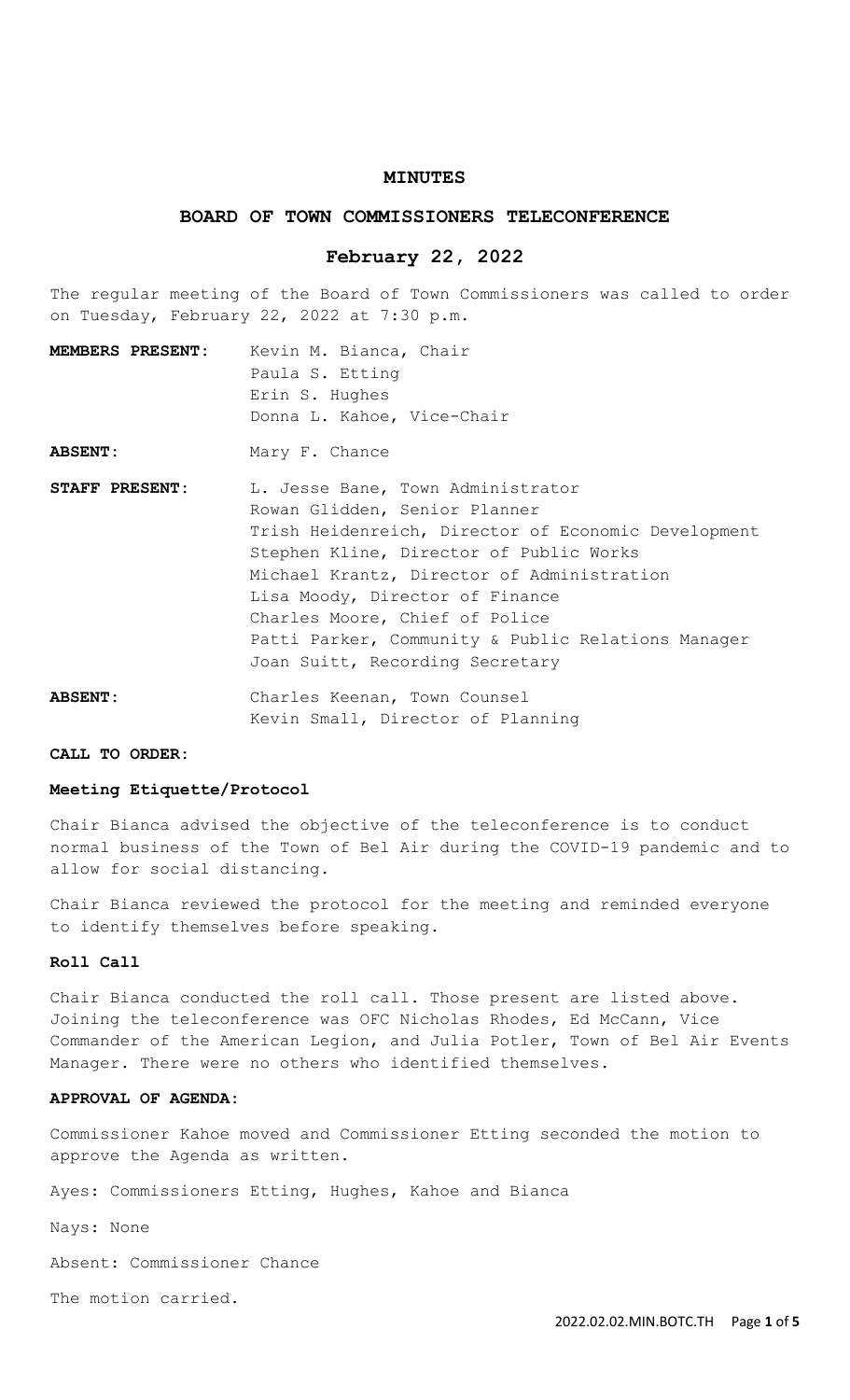### **APPROVAL OF MINUTES:**

Commissioner Kahoe moved and Commissioner Etting seconded the motion that the minutes of the Bel Air Board of Town Commissioners' meetings held on February 7, 2022 and February 15, 2022, be approved as submitted.

Commissioner Etting requested corrections on the February 15, 2022 minutes:

- Page 2 correct the Town Board meeting date from January to February.
- Page 8 (3rd paragraph) correct spelling of March.

Ayes: Commissioners Etting, Hughes, Kahoe and Bianca

Nays: None

Absent: Commissioner Chance

The motion carried with the above corrections.

## **PRESENTATION:**

#### Award for OFC Nicholas Rhodes from the American Legion

Ed McCann, Vice Commander of District 3 of the American Legion, presented a plaque to Officer First Class Nicholas T. Rhodes for Law Officer of the Year nominee. The Central Northern District Region awarded OFC Rhodes for his dedication and professional services to the Bel Air Police Department and the community he serves.

Mr. McCann advised this is a highlight for him every year and he is proud of the quality of Officers in Harford County, the Municipalities and State. Chief Moore stated Mr. McCann is instrumental in making sure we get this honor and that we receive the respect of the American Legion. Chief Moore notified Mr. McCann is one of the Fire Police who often helps with events in Town; especially the 4<sup>th</sup> of July and Christmas Parades.

Chief Moore informed our officers are out there protecting and making sure the job is done right. Chief Moore advised OFC Rhodes is very dedicated, reliable, has been in the Marine Corps Reserve for seven years and recently signed up for another Tour of Duty. OFC Rhodes is the School Resource Officer at Bel Air Middle School, a mentor to children in the community, and advisor to Bel Air Police Explorer Post 9010.

Chief Moore reported in May, 2020, OFC Rhodes monitored a call given to the Harford County Fire Dispatch for an unknown medical emergency at the Bel Air Bypass. OFC Rhodes responded to the location just outside Bel Air's jurisdiction to assist. The call was updated to indicate a CPR assist. OFC Rhodes located the vehicle and victim on the shoulder of the road and began CPR while EMS made assessments. As a result of the actions of OFC Rhodes and EMS personnel, the victim survived. It was discovered the victim suffered a severe heart attack.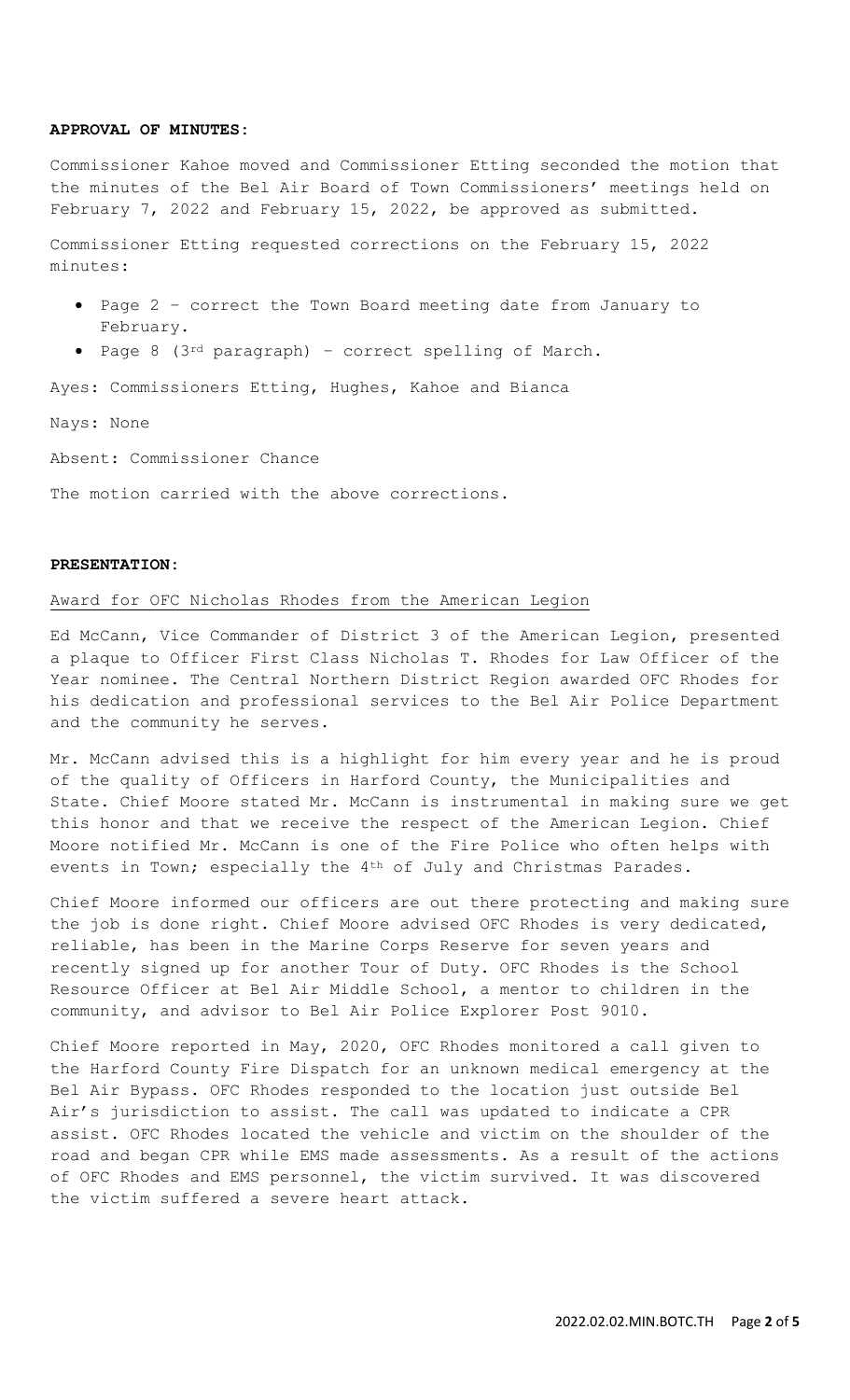Chief Moore advised on January 25, 2021, a veteran Police Officer inside the Bel Air Police Department experienced a medical crisis and collapsed. OFC Rhodes recognized this was a cardiac arrest, summoned help and began

CPR. The Officer regained consciousness and is doing fine today. The quick actions by OFC Rhodes saved the life of the Officer.

Chief Moore congratulated OFC Rhodes and commented the Town of Bel Air is fortunate to have him here as an Officer.

Chair Bianca stated the word fortunate is the best word to describe OFC Rhodes and for all the men and women who serve our citizens. Chair Biance expressed appreciation to OFC Rhodes for his service to the Town.

Senior Officer Zach Miller congratulated OFC Rhodes on receiving the award that is greatly deserved. Senior Officer Miller added on a personal note he was the victim of the medical emergency. He stated the right people were in the right place and time. Officer Miller advised this is something he will never forget and OFC Rhodes is an example of the type of men and women in the Bel Air Police Department.

### **PUBLIC HEARING:**

Ordinance 807-22 Amending Town Code Chapter 397. Sewers Article I. Sewers and Sewage Disposal § 397-18. Sewer Service Rate Determination Adding Sewer Base Meter Sizes

Ms. Moody, Director of Finance, reported the Finance Department recently conducted an audit which compared the meter size on each customer account to the water meter size on the corresponding Maryland American Water Company (MAWC) account.

During the audit, the Town discovered that MAWC had a few accounts with an 8 inch meter size that we were billing as a smaller meter size. The Town is finalizing that verification to make sure those accounts will be billed at the 8-inch size.

The Town Code does not currently include an 8 inch size meter and the recommendation is to amend the Town Code for the section on the sewer service rates. The amendment includes not only the addition of the 8 inch meter size and base charge amounts but also the base charge amounts and usage rate from previous Consumer Price Index (CPI) increases. The user rate and the base charges were last required to be updated in the Code in July, 2015 when the Board approved a rate increase above and beyond the normal automatic COLA increase which does not require a change to the legislation.

Chair Bianca called for public comments. There were none.

Chair Bianca stated we discussed the Town was not billing people at the proper rates but that we would not bill retroactively.

Ms. Moody notified for the 8-inch change that legislation would not permit charging retroactively and that the first billing for the 8-inch meter would occur in April. Ms. Moody stated the Town would not back bill any errors found in the audit.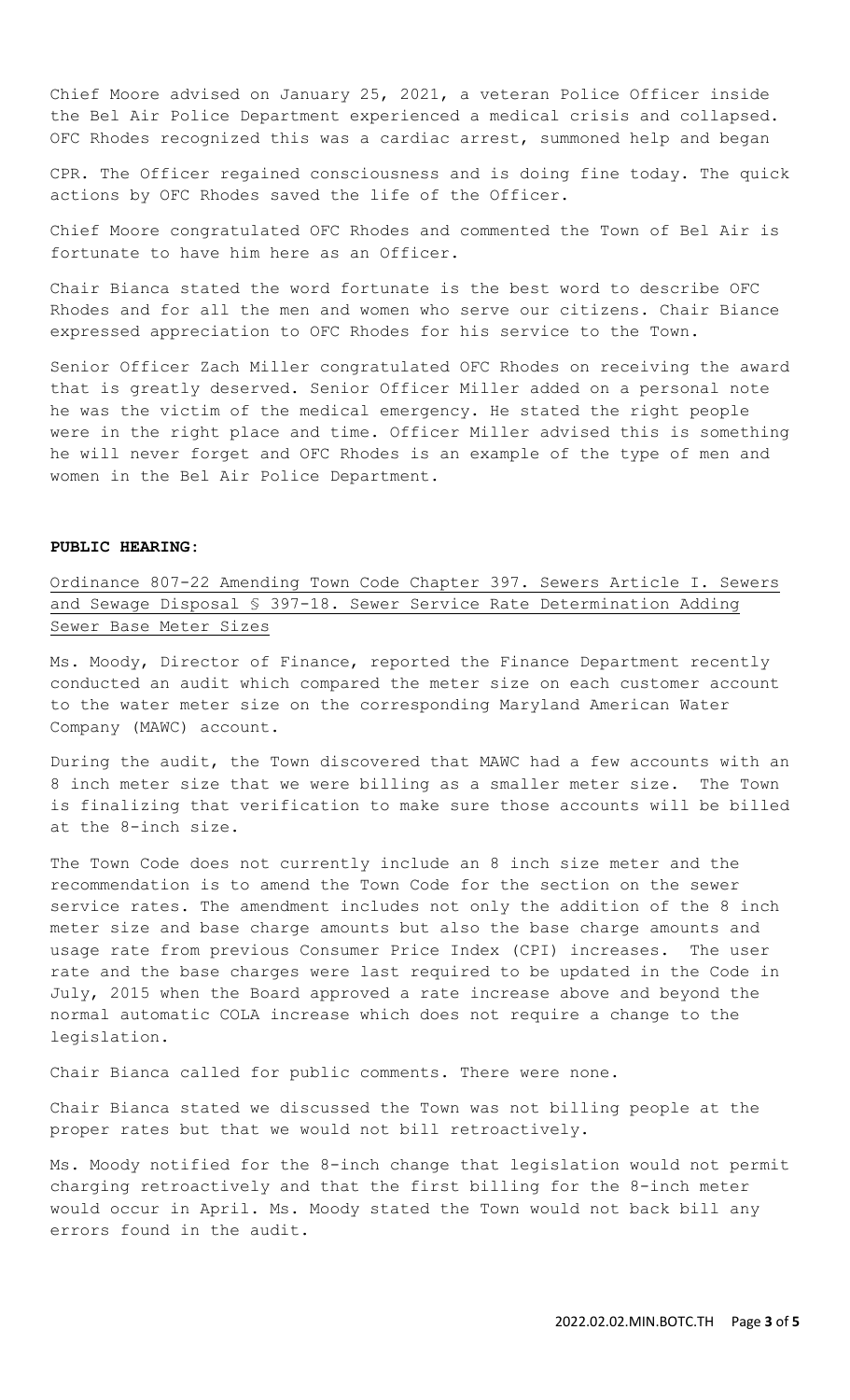Chair Bianca called for Commissioner comments. As there were none, Chair Bianca closed the public hearing.

### **UNFINISHED BUSINESS:**

Ordinance 807-22 Amending Town Code Chapter 397. Sewers Article I. Sewers and Sewage Disposal § 397-18. Sewer service rate determination Adding Sewer Base Meter Sizes

Commissioner Hughes moved and Commissioner Kahoe seconded the motion that Ordinance No. 807-22, which repeals and re-enacts Chapter 397, Article 1, Section 18A pertaining to sewer service rate determination, of the Bel Air Town Code, be approved by the Bel Air Board of Town Commissioners.

Ayes: Commissioners Etting, Hughes, Kahoe and Bianca

Nays: None

Absent: Commissioner Chance

The motion carried.

### **NEW BUSINESS:**

## Resolution No. 1180-22 Town of Bel Air Armory Leasing Fee Schedule

Commissioner Etting moved and Commissioner Kahoe seconded the motion that Resolution No. 1180-22, amending the Bel Air Armory's Leasing Fee Schedule, be received by the Bel Air Board of Town Commissioners.

Ayes: Commissioner Etting, Hughes, Kahoe and Bianca

Nays: None

Absent: Commissioner Chance

The motion carried.

A public hearing is schedule March 7, 2022, 7:30 p.m. at Town Hall.

### **PUBLIC ANNOUNCEMENTS:**

Chair Bianca notified:

- Saturday, February 26th Family Fun at the Armory from 11:00 a.m. to 12 noon. Free tickets can be reserved on-line.
- March 5th 11th Bel Air Downtown Alliance is hosting the 2022 Chocolate, Brew & Wine Tour. Tickets can be purchased on-line.